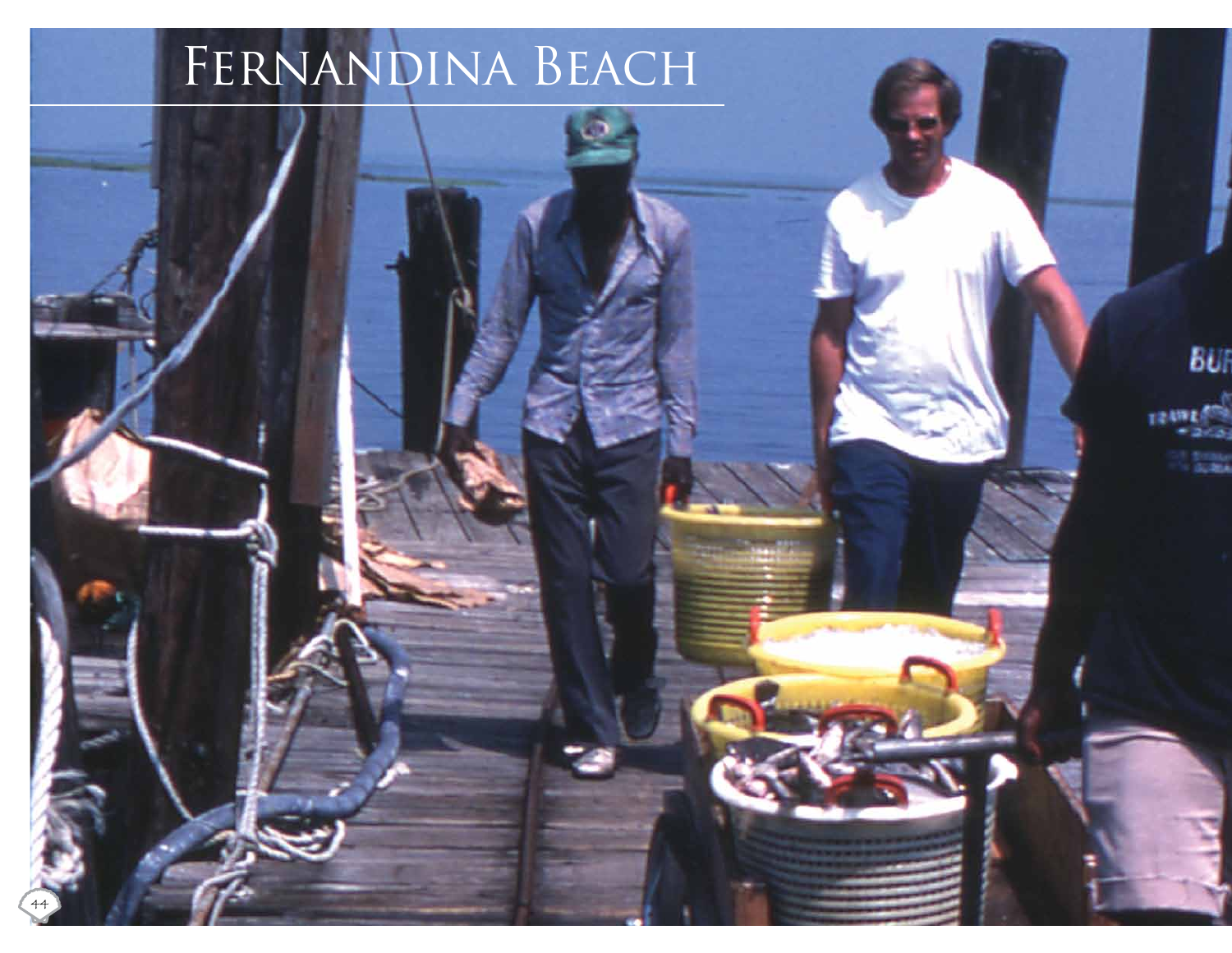### **Fernandina Beach**

## **Community Snapshot**

**MISSION:** "To organize and manage the revitalization of the Fernandina Beach waterfront through a comprehensive revitalization strategy, which shall focus on environmental and resource protection, hazard mitigation, public access to the waterfront, and maintaining the traditional waterfront economy."

**DESIGNATION:** 2005

Photo: State Archives of Florida

**APPLICANT:** City of Fernandina Beach

**STATUS:** Active, meets monthly

**PARTNERS:** City of Fernandina Beach CRA; Recreation Committee; the Port of Fernandina; downtown merchants.

**KEY ACCOMPLISHMENTS:** CRA Design Guidelines; Waterfront Master Plan; zoning code change requiring public access to the waterfront; Historic Property Survey update; new Waterfront Mixed Use future land use category; marina improvements; mooring field; planned streetscape improvements for Front Street.

**CURRENT CHALLENGES:** Financial incentives for shrimp industry; addressing loss of retail establishments in the traditional downtown.

#### **FLORIDA ASSESSMENT OF COASTAL TRENDS DATA:**

| <b>Number of Active Volunteers:</b>       | - 13          |
|-------------------------------------------|---------------|
| <b>Volunteer Hours Contributed: 1,640</b> |               |
| <b>Public Dollars Contributed:</b>        | \$3.1 million |
| <b>Private Dollars Contributed:</b>       | \$1.5 million |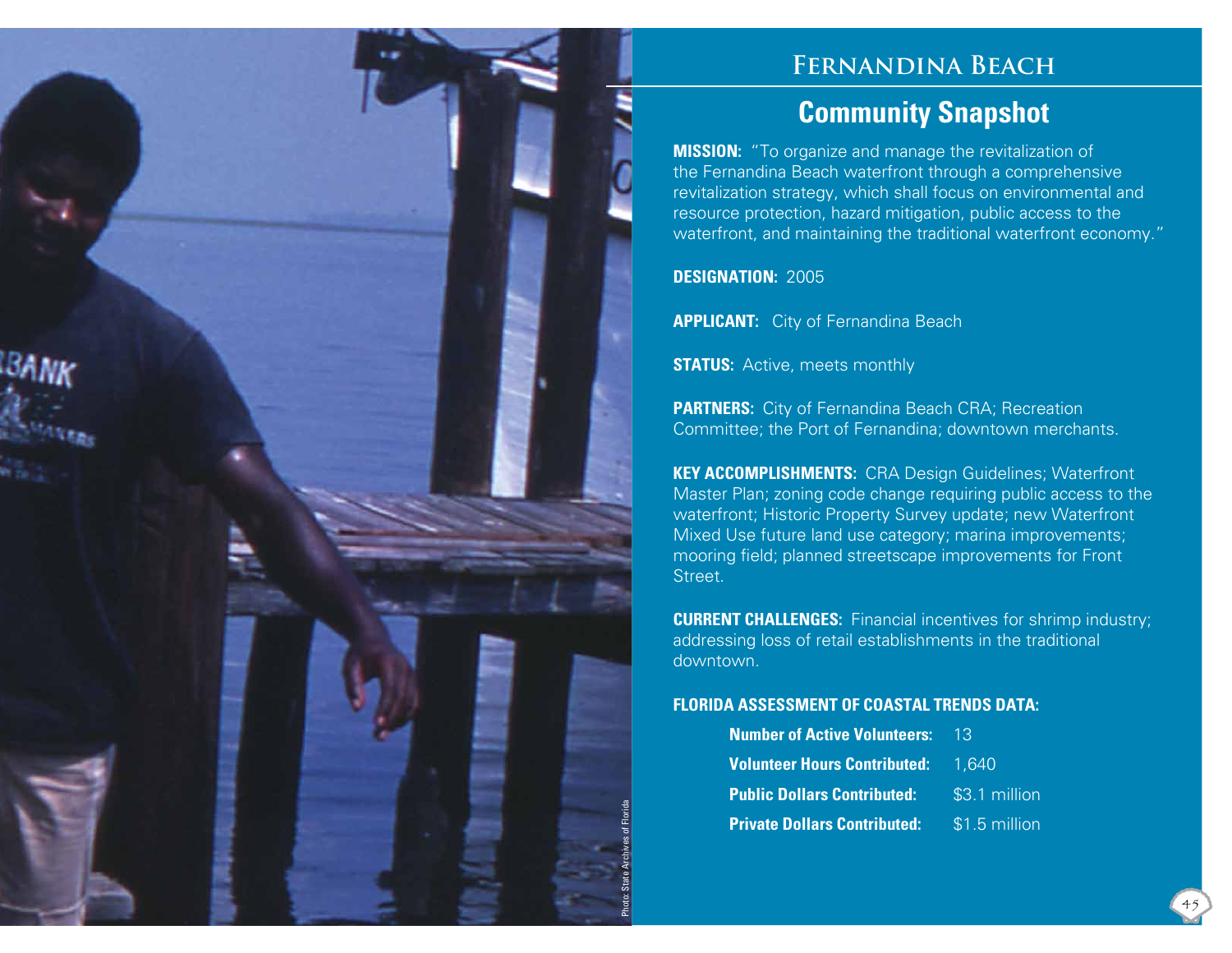# Fernandina Beach



Located in the far northeastern corner of the state, closer to Georgia than to Jacksonville, the City of Fernandina Beach is a historic waterfront industrial town. With two working paper mills, a deepwater port, and a small shrimping and fishing fleet, Fernandina

Beach is a prime example of a true working waterfront. Situated on a barrier island flanked by the Amelia River and the Atlantic Ocean, Fernandina Beach is one of the oldest cities in Florida. The City was settled by the French in 1567 and incorporated in 1824.1 Today, a 50-block area is designated as the Fernandina Beach Historic District; nearly 300 Victorian, Queen Anne, or Italianate structures are listed on the National Register of Historic Places.

Fernandina Beach has long been called the birthplace of the modern shrimping industry. In the early 1900s local fisherman began to adapt "otter trawl" nets for shrimping, and the commercial shrimping industry began. By 1917, over one hundred shrimp boats made up the shrimping fleet, producing over 10 million pounds of shrimp. Historic records illustrate that by the mid 1920s, several fish houses had been constructed along the Amelia River waterfront. Commercial shrimping-related businesses, such as packaging and net making, were also prevalent from the 1940s through the 1980s.

Shrimpers maintain a presence on the waterfront, but many support businesses evolved or retooled as the industry weakened because of fishery regulations and imported shrimp. The Burbank family, who has manufactured nets for three generations, refocused from making trawl nets to nets for batting cages and backstops for major and minor league baseball stadiums. Several of the buildings that once housed these water-related businesses are in a state of disrepair, but their owners have been reluctant to tear down the structures in fear of losing their right to rebuild over the water.

Redevelopment of the City's waterfront area has long been a topic of discussion over the years. The City underwent a series of efforts to establish a vision for the revitalization for the waterfront area that included the Waterfront Task Force

> Plan, Vision 2000, and the Community Redevelopment Area (CRA). However, citizens and local stakeholders still viewed the waterfront, especially at the city's marina, as "piecemeal" and in need of a more comprehensive approach with input from a variety of interests.

#### The Waterfronts Florida Partnership

To jump start revitalization efforts and get all of the stakeholders on the same page, the City submitted an application for designation as a Waterfronts Florida

Partnership community in 2005. A City-appointed committee spearheaded the application and continued with a mission to develop a comprehensive strategy



<sup>1</sup> Sources consulted included Bland, 2007 and Pacetti, 1980